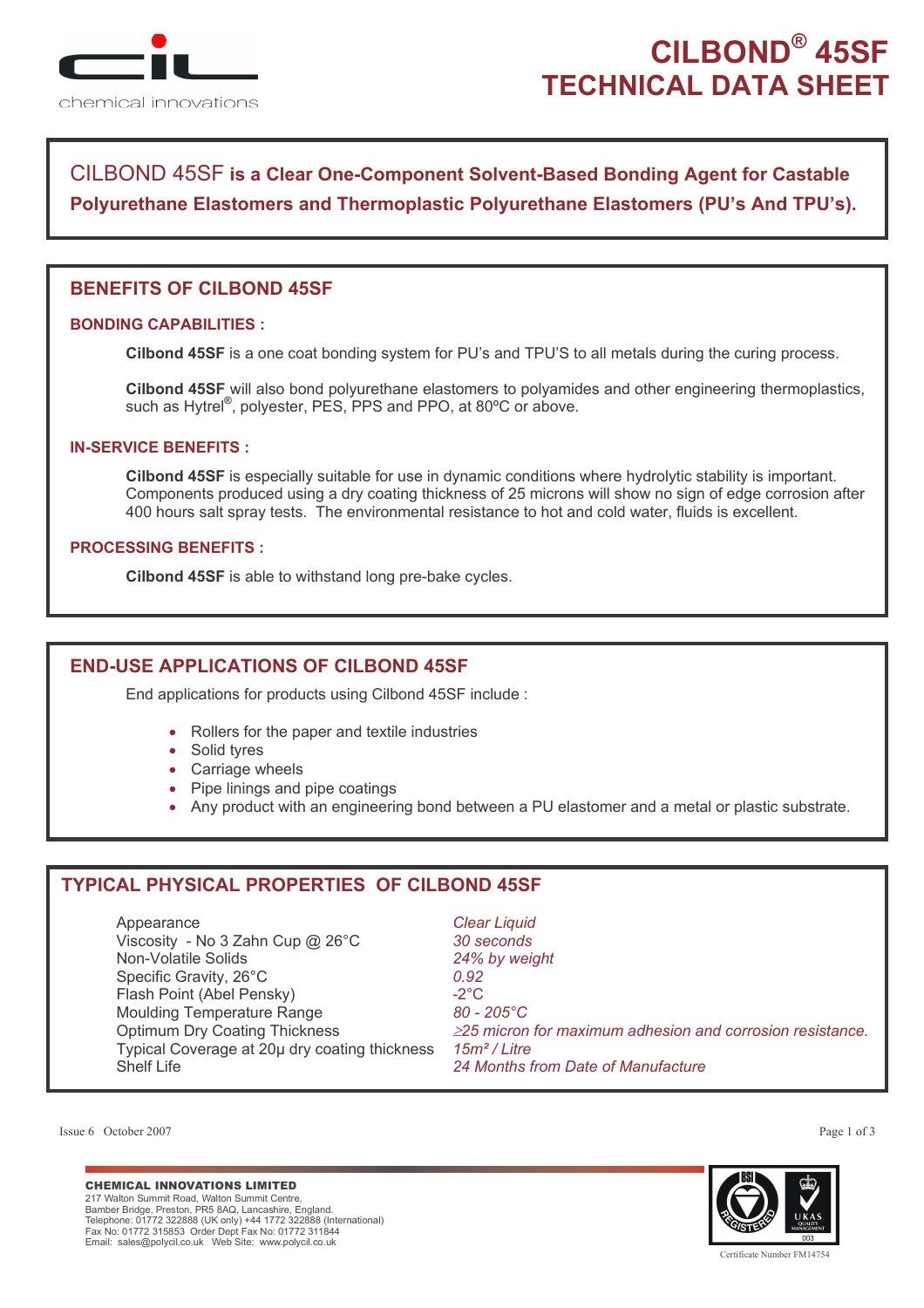

# **METAL SURFACE PREPARATION**

Cilbond 45SF must be applied to carefully prepared surfaces for it to be effective. Surfaces should ideally be grit-blasted with clean, filtered, sharp alumina or steel grit (200-400µ), and solvent degreased.

Alternatively, surfaces may be phosphated using well-established proprietary procedures. Cilbond 45SF will also bond to zinc and passivated zinc coatings, fusion bonded epoxy (FBE) and many other surfaces. Good substrate preparation is vital if the environment is continually wet such as sub sea situations and/or involves severe dynamic fatigue.

For detailed recommendations on substrate preparation refer to Information Sheet A1.

## **APPLYING CILBOND 45SF**

- **BRUSHING** Application by brushing is normally undertaken without further dilution, but for coating large areas, dilution with MEK (or the diluent blend shown below) improves flow and speed of application.
- **SPRAYING** We recommend an HVLP gun using 1.5 Bar air-pressure and a nozzle size of 1 - 1.5mm.

Dilute to a viscosity of 16 - 24 seconds on a Zahn No 2 cup or 13 - 20 seconds on a DIN 4 or Ford 4 cup at 25°C, using the diluent shown below. If fibrillation (cob-webbing) occurs, use diluent containing more higher boiling solvent, such as MPA. Cilbond Diluent 4000 is an ideal diluent for Cilbond 45SF.

If MEK is used as the main diluent, beware of chilling the metals (due to rapid evaporation) and subsequent condensation of water, which may lead to a micro-porous film.

- **ROLLER COATING** Dilute to 35 - 45 seconds on a DIN 4 or Ford 4 cup at  $25^{\circ}$ C for most roller application processes. Dilution with a high boiling solvent like MPA may be necessary to achieve the best finish and to reduce the skinning of the bonding agent in the applicator.
- **DRYING** Dry each coat for at least 45 minutes and the final coat for at least 1 hour at room temperature (25°C). At below 20°C extend the drying time accordingly. Forced drying may be used provided care is taken to prevent blistering of the films so we recommend temperatures below 60°C in the early stages of drying. Pre-warming the parts before coating will also aid drying (60°C is recommended).

**PRE-BAKING** Pre-baking is required to develop good bonding to the substrate, especially to metals. The minimum pre-bake is ca. 1 hour at ca. 100°C and a typical recommended pre bake is 2 hours at 100-110°C, though longer pre bakes  $(4-8)$  hrs at 100°C) do maximise bond strengths, percentage bond retention, heat resistance and environmental resistance.

> The Cilbond 45SF coating should not be pre-baked for more than 48 hours at temperatures of ca. 100°C, 24 hours at 110°C or 15 hours at 120°C.

If a pre-bake at 130°C is used, it must be carefully controlled.

**COATING THICKNESS** For general purpose applications use a dry coating thickness of 20 microns. For severe environments or dynamic fatigue applications, use  $\geq 25$  microns. Under these conditions it is possible to achieve bonds with no edge-failure after 400 hour salt-spray tests.

Issue 6 October 2007

The information given herein is believed to be correct. However, we cannot by reason of the many different conditions under which this information and our products may be used guarantee the applicability of the accuracy of the information or the suitability of our products in any given situation. We cannot accept liability for any injury loss or damage resulting from reliance upon such information nor can we assume liability for the use of these products in the infringement of any patent rights. All sales of these products shall be subject to our Standard Conditions of Sale.